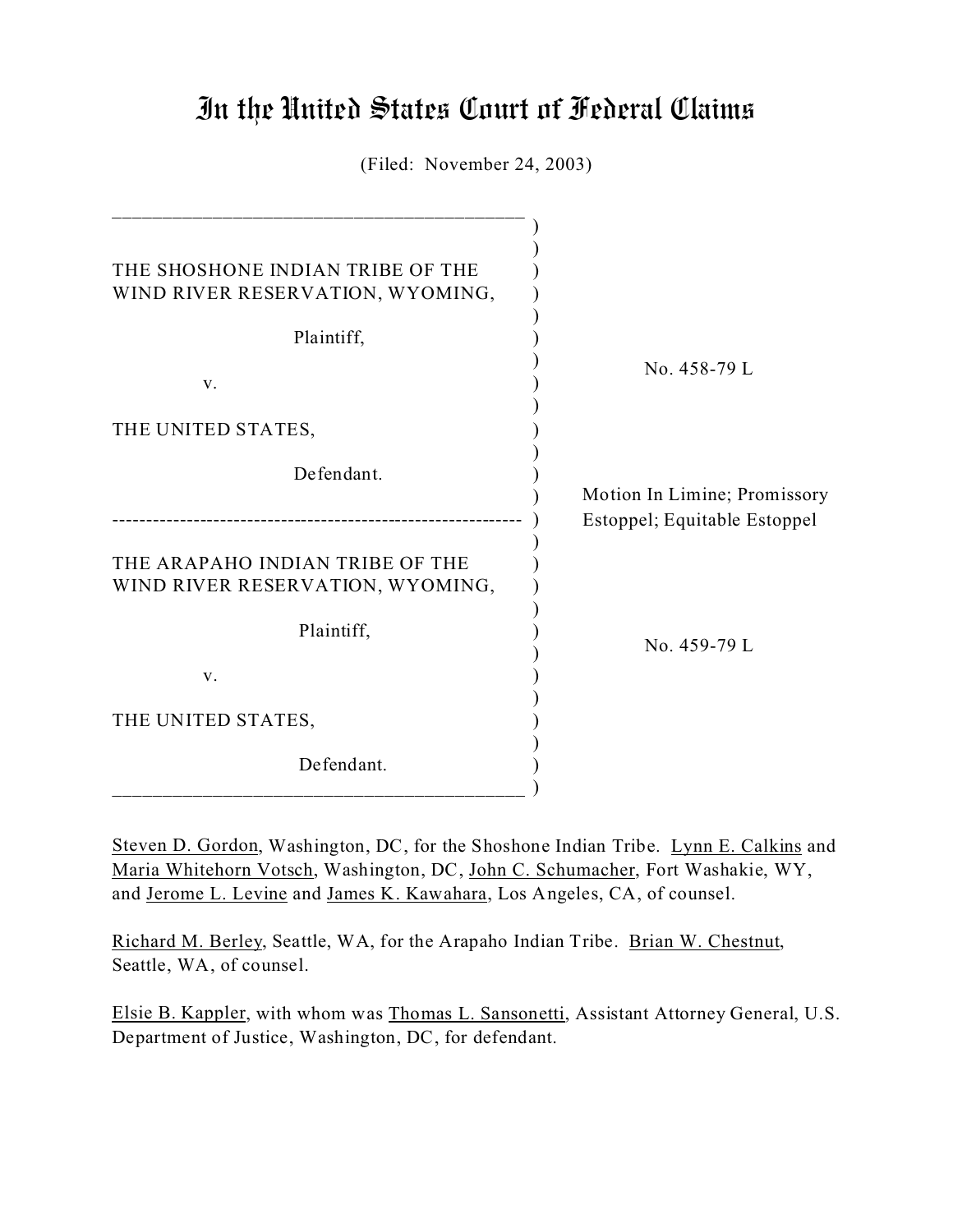#### OPINION

### HEWITT, Judge

Before the court is United States' Motion In Limine to Exclude Testimony and Evidence Regarding Certain Claims for Breach of Trust After 1988 (Motion In Limine). For the reasons discussed below, defendant's Motion in Limine is DENIED.

#### I. Background

This case was filed in 1979 and has been divided into four phases for adjudication.<sup>1</sup> The Parties' Joint Submission of Proposals for Segmentation of Issues and Scheduling of Trials filed May 21, 2001. The current phase involves plaintiffs' claims of breach of fiduciary duty by the government in the collection, management and payment of royalties. Tribes' Brief Identifying the Issues to be Resolved at Trial of Oil and Gas Phase One (Pls.' Issues Brief) at 2. In preparation for trial on these issues, defendant filed the Motion In Limine that is the subject of this opinion.

Defendant bases its Motion In Limine on a May 2, 1997 letter sent from plaintiffs to defendant. Memorandum in Support of United States' Motion In Limine to Exclude Testimony and Evidence Regarding Certain Claims for Breach of Trust After 1988 (Def.'s Mem.) at 1-2. In this letter, plaintiffs wrote, "For the periods and leases listed below, the Tribes do not intend to seek damages for breach of trust with respect to management of oil and gas." Letter from Schumacher and Berley to Gould of 5/2/97, in Def.'s Mem. Ex. C Att. 1 (1997 Letter). The periods and leases listed in the 1997 letter are at issue in this motion. See Def.'s Mem. at 2 n.1. Defendant contends that "[p]laintiffs made an express and formal disclaimer of their intention to seek relief on

<sup>&</sup>lt;sup>1</sup>The facts outlined here include only those relevant to the current issues before the court.

Additional historical background can be found in the court's earlier opinions. See Shoshone Indian Tribe of the Wind River Reservation v. United States, 58 Fed. Cl. 77 (2003) (granting in part and denying in part defendant's Motion to Dismiss and Motion for Summary Judgment in first phase of briefing); Shoshone Indian Tribe of the Wind River Reservation v. United States, 56 Fed. Cl. 639 (2003) (same); Shoshone Indian Tribe of the Wind River Reservation v. United States, 52 Fed. Cl. 614 (2002) (deciding pre-trial motions regarding claims for management of the Tribes' sand and gravel); Shoshone Indian Tribe of the Wind River Reservation v. United States, 51 Fed. Cl. 60 (2001) (deciding statute of limitations issue), appeal docketed, Nos. 03- 5036 & 03-5037 (Fed. Cir. Dec. 13, 2002); see also Shoshone Tribe of Indians v. United States, 299 U.S. 476 (1937) (providing history of the joint occupancy by the Tribes of the Wind River Reservation).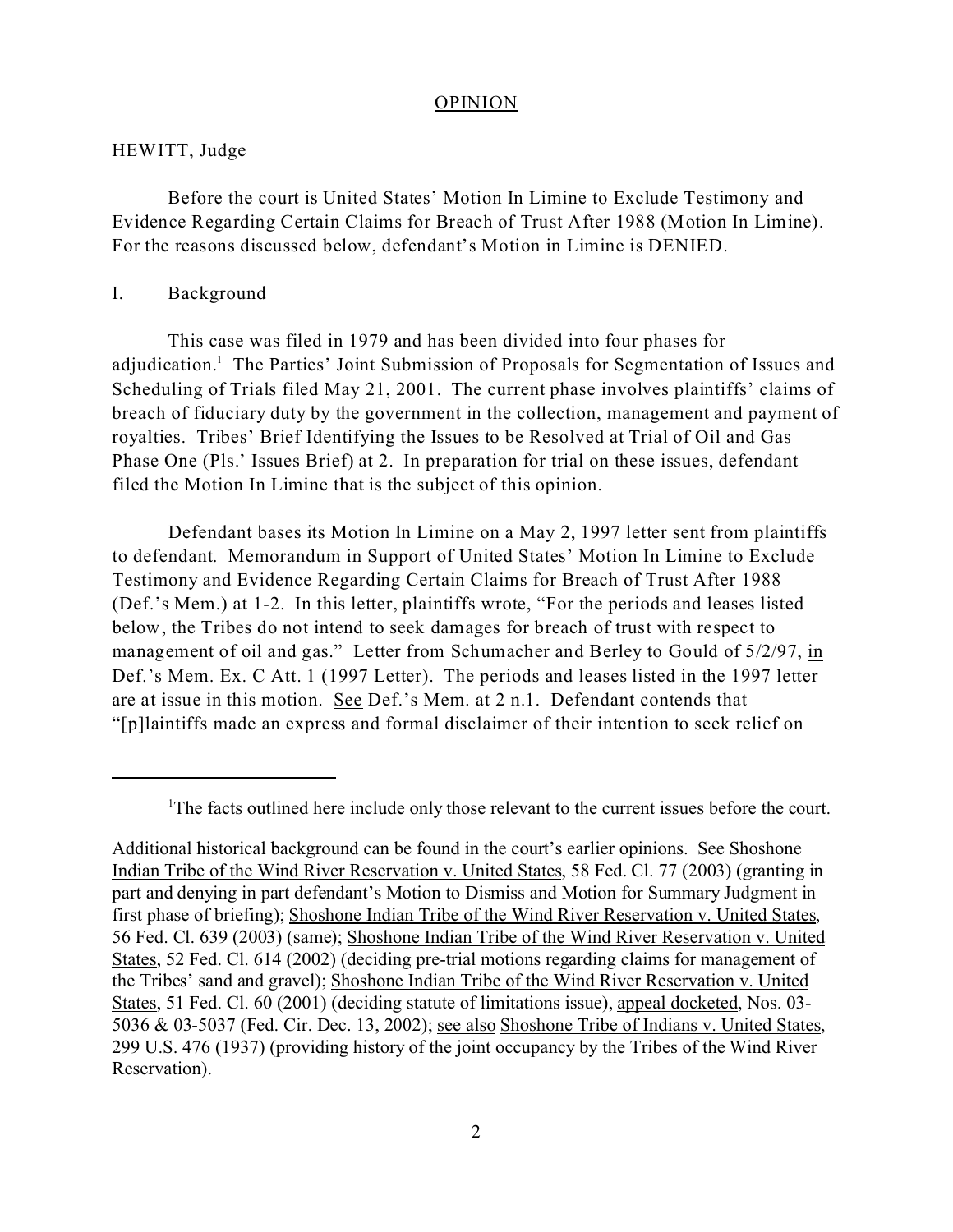certain claims, and the United States has detrimentally relied on those representations." Id. at 8.

## II. Discussion

## A. Analytic Framework

Defendant does not identify the legal doctrine upon which it bases its Motion In Limine. However, defendant's allegation of detrimental reliance, see id. (stating that defendant "detrimentally relied" on the 1997 Letter), suggests that defendant's motion is based on either a promissory estoppel theory or an equitable estoppel theory.

Promissory estoppel and equitable estoppel may be distinguished by the nature of the representation upon which a party claims to have relied. "In the typical equitable estoppel case, the defendant had represented an existing or past fact to the plaintiff, who reasonably and in ignorance of the truth relied upon the representation to his detriment." 4 Richard A. Lord, Williston on Contracts § 8:4, at 38 (4th ed. 1992) (emphasis added). Because "equitable estoppel necessarily preclude<sup>[d]</sup> reliance on representations of present or future intention . . . the law of promissory estoppel developed." Id. § 8:3, at 37-38 (emphasis added). When the theories are distinguished in this way, defendant would be understood to be relying on a promissory estoppel theory because defendant claims to have relied on a statement of intention rather than a statement of "existing or past fact." See Def.'s Mem. at 8 ("Plaintiffs made an express and formal disclaimer of their intention to seek relief on certain claims . . . ."); see also Letter from Schumacher and Berley to Gould of 5/2/97, in Def.'s Mem. Ex. C Att. 1 ("For the periods and leases listed below, the Tribes do not intend to seek damages for breach of trust with respect to management of oil and gas.").

Promissory and equitable estoppel may also be distinguished by the context in which the claim of estoppel is deployed:

"[P]romissory estoppel is used to create a cause of action, whereas equitable estoppel is used to bar a party from raising a defense or objection it otherwise would have, or from instituting an action which it is entitled to institute. Promissory estoppel is a sword, and equitable estoppel is a shield."

Biagioli v. United States, 2 Cl. Ct. 304, 307 (1983) (quoting Jablon v. United States, 657 F.2d 1064, 1068 (9th Cir. 1981)). When the theories are distinguished in this way, defendant would be understood to be relying on an equitable estoppel theory because defendant is attempting here to prevent plaintiffs from asserting a claim they otherwise would have.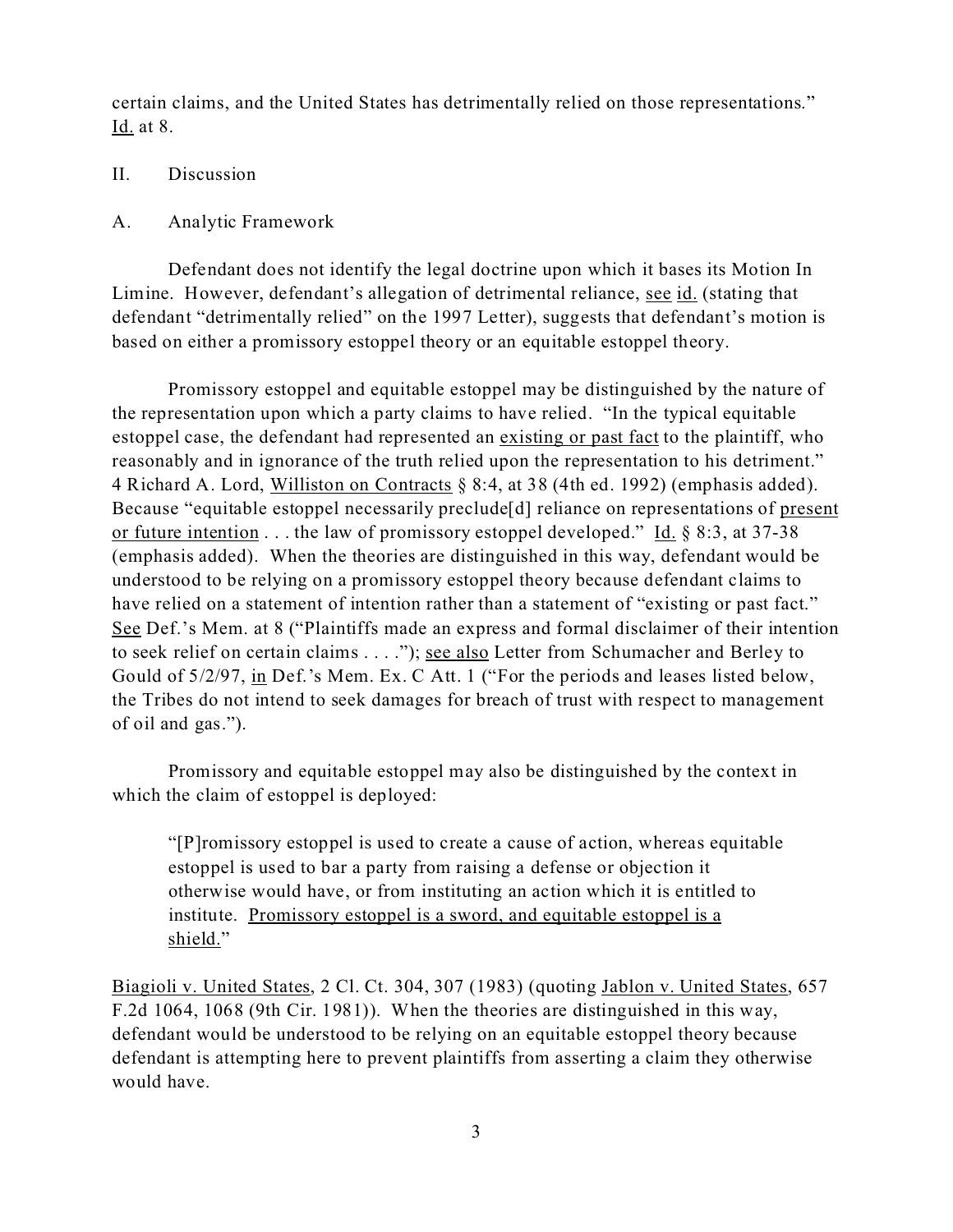While defendant does not suggest that its argument should be analyzed within the trust context, the court notes that the law of trusts provides another relevant framework within which to analyze defendant's arguments because there is an "undisputed ... general trust relationship between the United States and the Indian people," United States v. Mitchell, 463 U.S. 206, 225 (1983); see also United States v. Navajo Nation, 537 U.S. 488, 506 (2003) (quoting the same language from Mitchell). The trust concepts of release and estoppel by misrepresentation appear to the court to be potentially applicable to defendant's motion. See George T. Bogert, Trusts 628-29 (6th ed. 1987) (discussing these concepts). For a release by a beneficiary to be effective, the following conditions must be met:

the beneficiary [must be] furnished by the trustee or third party involved with full information as to the relevant facts, the rights of the beneficiary, and as to the legal effect of the transaction. . . . [I]f there are misrepresentations of facts or law by the trustee, or concealment when there is a duty to speak, the transaction is not binding on the beneficiary.

Id. at 628. The threshhold question under a release analysis is whether defendant provided plaintiffs, in May of 1997, with the full information relevant to plaintiffs' stated intent not to pursue the claims listed in the 1997 letter. Plaintiffs contend that defendant had knowledge in May of 1997 of claims that "oil companies had deliberately underpaid royalties due for oil produced on federal and Indian leases for many years." Tribes' Opposition to United States' Motion In Limine to Exclude Testimony and Evidence Regarding Certain Claims for Breach of Trust After 1988 (Pls.' Opp.) at 3-4; see also id. (stating that the government had been investigating underpayment claims and knew they were serious). The clear implication of plaintiffs' argument is that, had they known in May of 1997 what the government knew, they would not have communicated an intent not to pursue the claims listed in the 1997 Letter. See id. at 3-4 (attributing the statement in the 1997 Letter to plaintiffs' lack of knowledge).

Defendant argues that plaintiffs "had knowledge of the issues involved in the valuation of crude oil well before agreeing not to pursue claims for breach of trust." Def.'s Mem. at 4. Even if this were true, however, it is not enough to discharge the government's trust responsibility. Defendant had an affirmative duty to provide plaintiffs with full information. Bogert, supra, at 628. Plaintiffs are correct that "[n]owhere does the Government allege that it had advised the Tribes that there was evidence that major oil companies, including lessees on the Reservation, had deliberately undervalued their oil for many years. . . . These are highly material facts that the Government did not disclose to the Tribes." Pls.' Opp. at 10-11. Because defendant did not provide plaintiffs with the full information plaintiffs would have needed before releasing the claims listed in the 1997 letter, defendant could not prevail on its Motion in Limine under a release theory.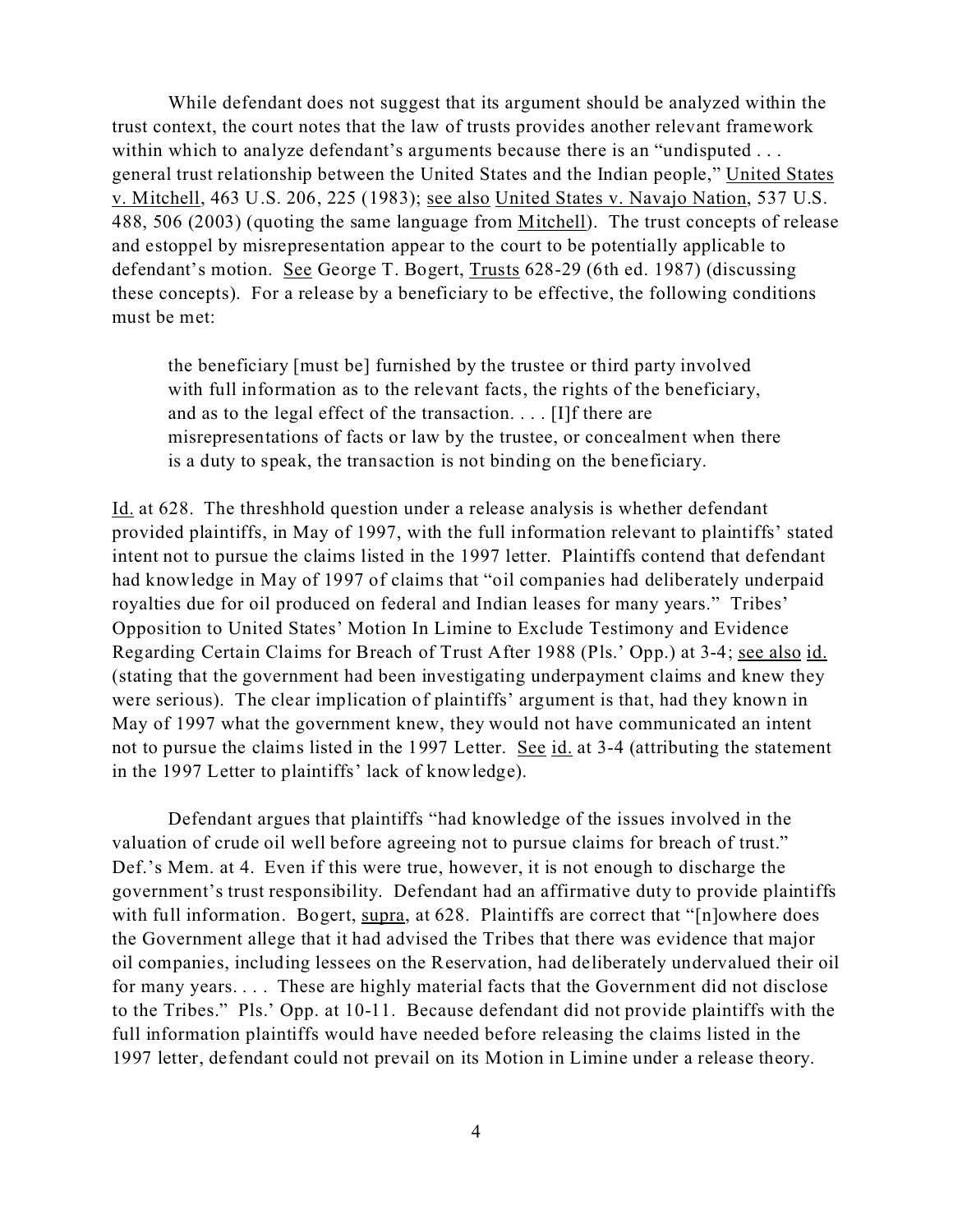A trust beneficiary can be estopped from asserting claims "[i]f he represents expressly or impliedly . . . that no breach has occurred, and the person to whom the representation is made justifiably acts in reliance on the statement in such a way that he cannot retreat without damage." Bogert, supra, at 629. Because the foregoing elements of estoppel by misrepresentation in the trust context overlap in all significant respects with the elements of promissory estoppel and equitable estoppel, the court now considers whether either theory supports defendant's motion.

#### B. Promissory Estoppel

Promissory estoppel involves "[a] promise which the promisor should reasonably expect to induce action or forbearance on the part of the promisee or a third person and which does induce such action or forbearance . . . ." Restatement (Second) of Contracts  $\S$ 90(1) (1981). This promise "is binding if injustice can be avoided only by enforcement of the promise." Id. In order to prevail on a claim of promissory estoppel, a party

must prove, first, that there was a promise or representation made, second, that the promise or representation was relied upon by the party asserting the estoppel in such a manner as to change his position for the worse, and, third, that the promisee's reliance was reasonable and should have been reasonably expected by the promisor.

Law Mathematics & Tech., Inc. v. United States, 779 F.2d 675, 678 (Fed. Cir. 1985). Once these elements are met, the promise will only be binding if justice so requires. See Restatement (Second) of Contracts § 90(1).

This court does not have jurisdiction to hear contract claims based on promissory estoppel. See LaMirage, Inc. v. United States, 44 Fed. Cl. 192, 200 (1999) ("It is well settled that this court is without jurisdiction to entertain claims arising from a contract, based on the theory of promissory estoppel, or based on contracts implied-in-law."). In the cases finding lack of jurisdiction, a private litigant pursues a claim in this court by asserting that a contract between the government and the private litigant was created by promissory estoppel. See, e.g., Schuhl v. United States, 3 Cl. Ct. 207, 210-11 (1983). By contrast, defendant here is invoking promissory estoppel defensively to hold plaintiffs to a "promise" not to pursue certain claims in a suit which is already properly before this court.

The first element of promissory estoppel is the existence of a promise or representation. The Restatement defines a promise as "a manifestation of intention to act or refrain from acting in a specified way, so made as to justify a promisee in understanding that a commitment has been made." Restatement (Second) of Contracts § 2(1). Plaintiffs' statement that plaintiffs "d[id] not intend to seek damages for breach of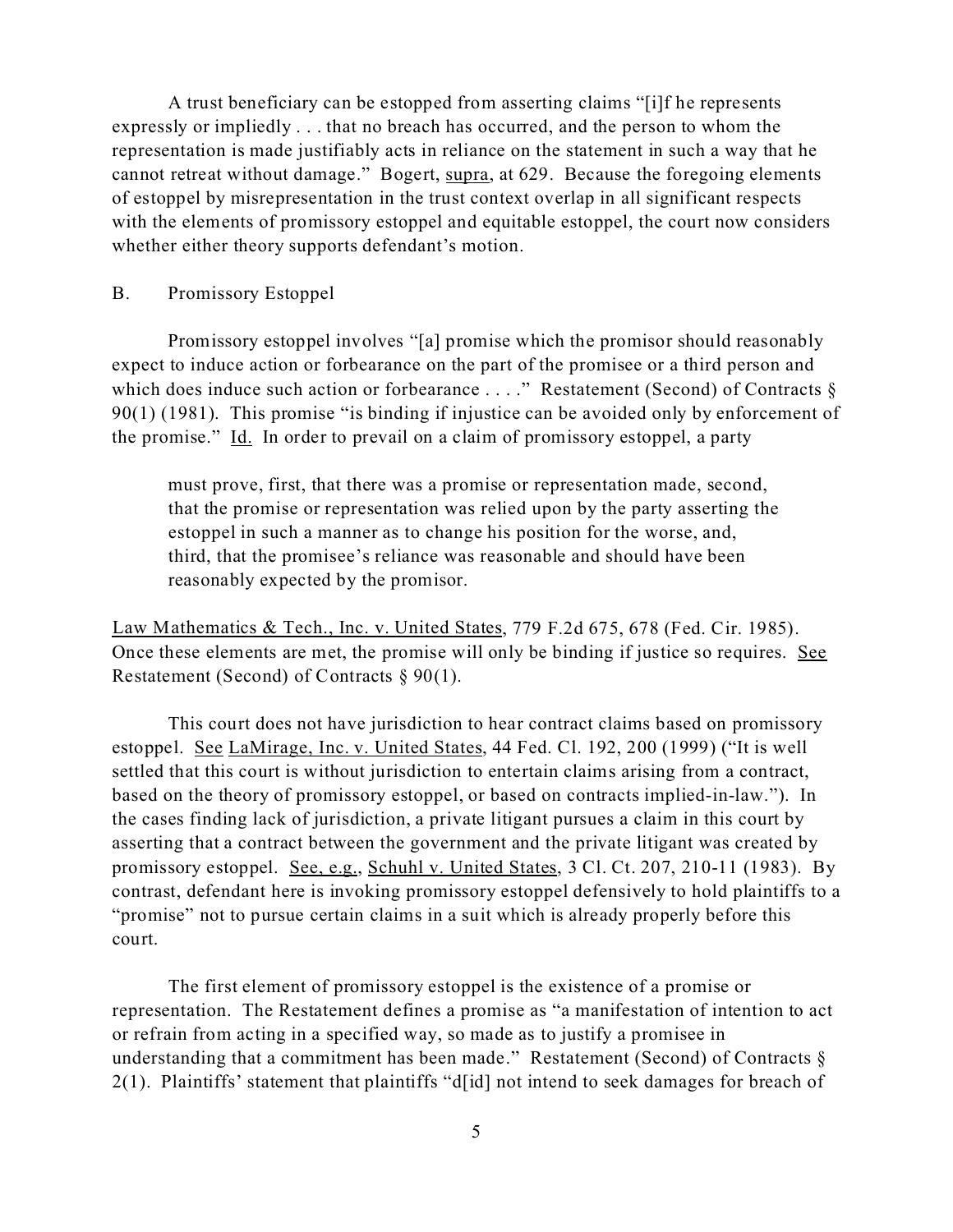trust with respect to management of oil and gas" for certain listed claims, Letter from Schumacher and Berley to Gould of 5/2/97, in Def.'s Mem. Ex. C Att. 1, is a "manifestation of intention to . . . refrain from acting in a specified way," Restatement (Second) of Contracts § 2(1). However, defendant was not justified in understanding that plaintiffs had committed not to pursue the claims listed in the 1997 letter. In 1996, just a year before plaintiffs sent the 1997 Letter, the parties entered into–and filed with the court–a Joint Status Report on Discovery in which they stated that "Plaintiffs advised Defendant that they waive any claims and release the United States from any liability that arises from the leases, time periods, and the issues listed below." February, 1996 Joint Status Report on Discovery (1996 Joint Status Report) ¶ 2. The court believes that a formal statement to the court could justify defendant's understanding that plaintiffs released defendant from the claims listed in the 1996 Joint Status Report. The 1997 Letter, by contrast, was never submitted to the court, and defendant does not allege that it communicated to plaintiffs any intention by defendant to rely on it. In these circumstances, the court does not find that defendant was justified in believing that plaintiffs had committed not to pursue the claims listed in the 1997 Letter. Because such an understanding of the 1997 Letter was unjustified, the 1997 Letter cannot constitute a "promise" as required by the Restatement.

Nor was the statement in the 1997 Letter a "representation." See Law Mathematics & Tech., Inc., 779 F.2d at 678 (stating that the first prong of a promissory estoppel claim requires that there be a promise or representation). A representation is "[a] presentation of fact . . . made to induce someone to act." Black's Law Dictionary 1303 (7th ed. 1999). The statement in the 1997 Letter was one of intent, not of fact. Thus, the statement in the 1997 Letter was not a representation. Even if the court were to interpret "representation" in its more colloquial sense, see The American Heritage Dictionary of the English Language 1480 (4th ed. 2000) (defining "representation" as "[a]n account or statement"), and find that the statement in the 1997 Letter was a representation, defendant has not shown the remaining elements of promissory estoppel.

As to the second element of promissory estoppel, detrimental reliance, defendant has shown none. "To prove detrimental reliance, [a party] must demonstrate that its action or forbearance amounted to a substantial change of position. . . . [A] speculative claim of damage does not amount to a 'substantial change of position' so as to prove detrimental reliance within the meaning of the doctrine of promissory estoppel." Law Mathematics & Tech., Inc., 779 F.2d at 678-79.

The detriment the government alleges that it suffered is that it was "precluded ... from adequately preparing a defense" to the claims listed in the 1997 Letter and that "discovery on the claims at issue in this phase of the litigation has now been closed." Def.'s Mem. at 8. Plaintiffs argue that defendant has not specifically shown how it changed its position for the worse in reliance on the 1997 Letter. See Pls.' Opp. at 15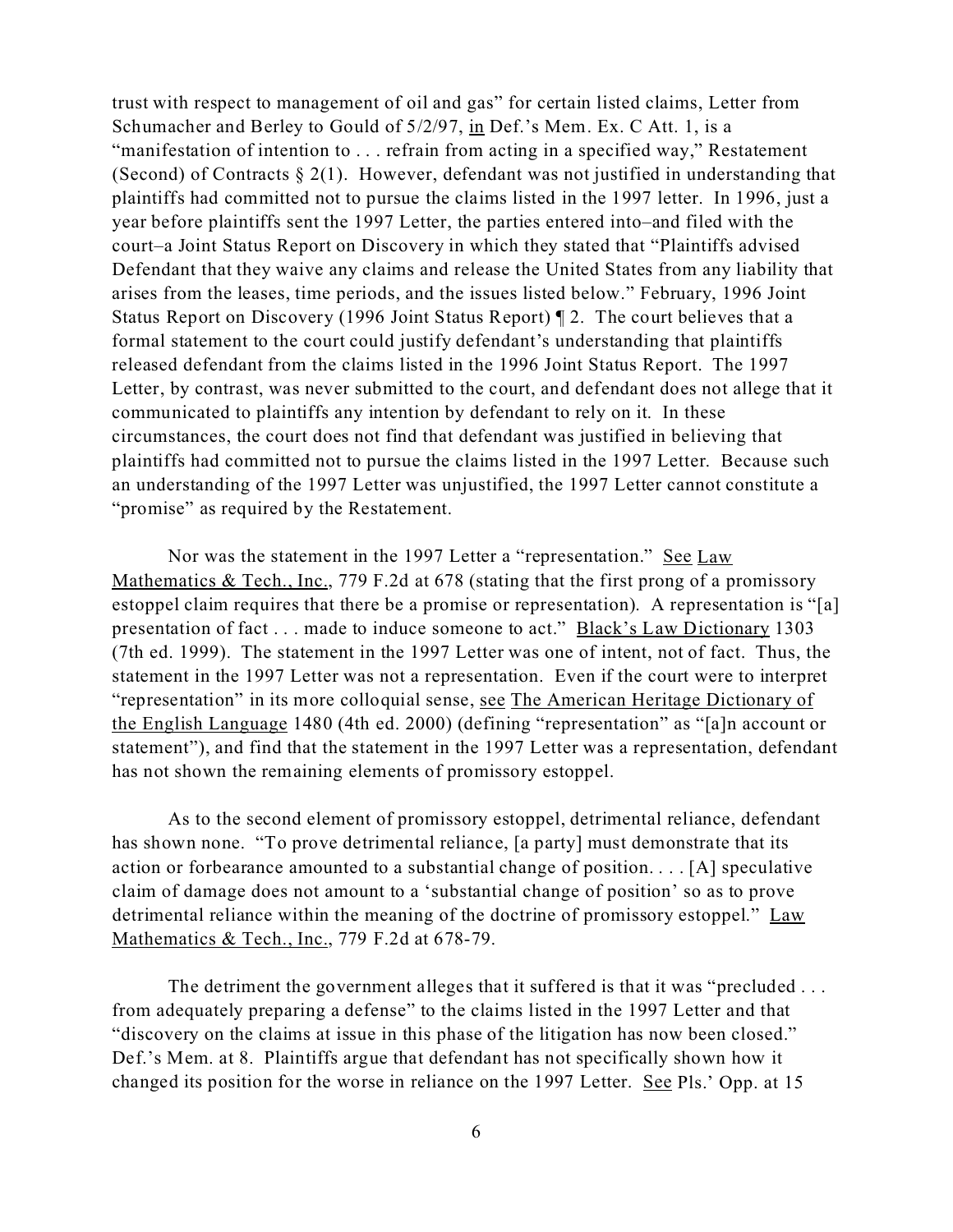(arguing that "[t]he Government fails to specify how it relied on the 1997 Letter, how it has been prejudiced, or what actions it has been precluded from taking"). In fact, plaintiffs assert facts that support an absence of detrimental reliance. Plaintiffs state that "the Government compiled data for all of the lease-months at issue in the 1997 Letter in its ITAD database," that "[t]he Government proceeded to obtain expert opinions that addressed the lease-months covered by the 1997 Letter," and that "[o]ver two months ago, the Government's accounting experts reviewed and computed the amount of potential damages that tie to these lease-months."  $\underline{Id.}^2$ 

The court agrees with plaintiffs that defendant's claim of damage is "speculative" and that defendant has not demonstrated that it underwent a "substantial change of position" in reliance on the 1997 Letter. See Law Mathematics & Tech., Inc., 779 F.2d at 678-79. Defendant has not shown how it has been precluded from preparing a defense. Defendant has not introduced evidence that it did not pursue discovery on the claims in the 1997 Letter because of plaintiffs' statement in that letter, or that it does not have any information regarding the claims in the 1997 Letter, or that information not in its possession would be required to defend against these claims. Defendant has not shown that it changed its position for the worse in reliance on plaintiffs' statement in the 1997 Letter.

In the absence of evidence that defendant in fact relied on plaintiffs' statement, the third element of a promissory estoppel claim–that reliance must be reasonable or expected –is a fortiori not proven. However, even if evidence of reliance existed, defendant's reliance would not be reasonable or expected. The statement in the 1997 Letter was an informal statement of intention transmitted from one party to another, not agreed to, and not placed on the record in this litigation. Eliminating claims from litigation is a significant event. It is reasonable to expect that, when parties wish to eliminate claims from litigation, they will do so in a formally binding manner, such as through joint stipulations.<sup>3</sup>

<sup>&</sup>lt;sup>2</sup>Although plaintiffs do not cite to any documentary evidence to back up their assertions, defendant has not challenged plaintiffs' statements.

<sup>&</sup>lt;sup>3</sup>Pursuant to this court's Order of November 8, 2002, plaintiffs formally identified the time frames at issue in this phase of litigation in Tribes' Brief Identifying the Issues to be Resolved at Trial of Oil and Gas Phase One, filed on January 3, 2003. For each of their claims, plaintiffs stated that they sought damages through December 31, 2000, see Pls.' Issues Brief at 14, 15, 23, 27, 31, a period which encompasses the claims listed in the 1997 Letter. The court does not agree that an unfiled letter written before the formalization of the time frames at issue in this phase of the litigation should supersede the Issues Brief filed pursuant to the formal pretrial scheduling order.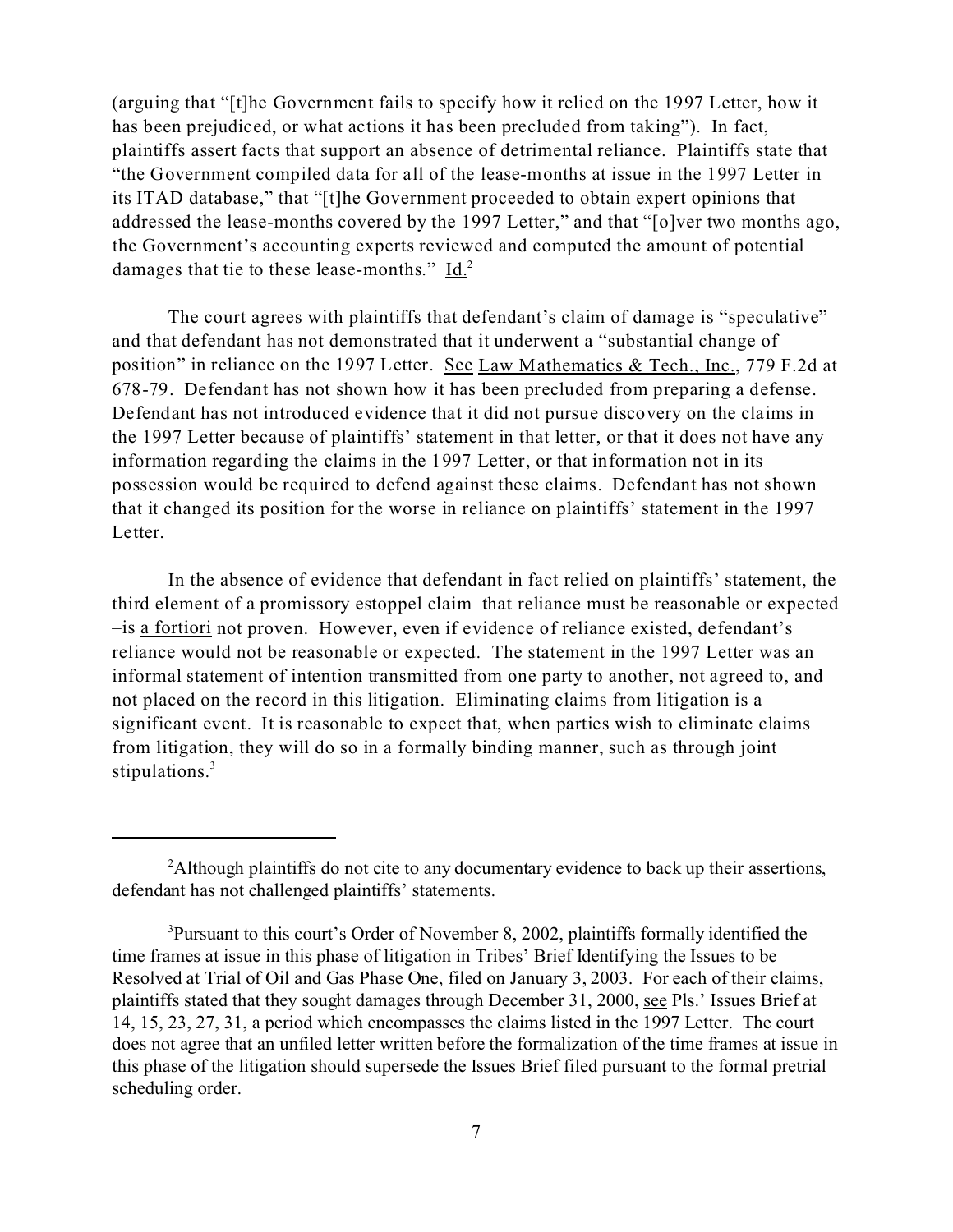# C. Equitable Estoppel

The elements of equitable estoppel, sometimes viewed as a "shield" to bar a claim or defense, see Biagioli, 2 Cl. Ct. at 307 ("[E]quitable estoppel is a shield." (emphasis omitted)), have been set out as follows:

The elements of equitable estoppel are (1) misleading conduct, which may include not only statements and action but silence and inaction, leading another to reasonably infer that rights will not be asserted against it; (2) reliance upon this conduct; and (3) due to this reliance, material prejudice if the delayed assertion of such rights is permitted.

Lincoln Logs Ltd. v. Lincoln Pre-Cut Log Homes, Inc., 971 F.2d 732, 734 (Fed. Cir. 1992); see also A.C. Aukerman Co. v. R.L. Chaides Constr. Co., 960 F.2d 1020, 1041 (Fed. Cir. 1992) (stating that this formulation of the three elements of equitable estoppel "reflects a reasonable and fairly complete distillation from the case law"). $4$ 

The alleged misleading conduct here is plaintiffs' statement that they would not pursue the claims listed in the 1997 letter. See Letter from Schumacher and Berley to Gould of 5/2/97, in Def.'s Mem. Ex. C Att. 1.

Because the 1997 Letter was not incorporated into a formal statement in a document filed with the court, it would not be reasonable for defendant to infer from the

Emeco Indus., Inc. v. United States, 485 F.2d 652, 657 (Ct. Cl. 1973). This test has often been applied in cases where a private litigant attempts to assert a claim of promissory estoppel against the government. See, e.g., JANA, Inc. v. United States, 936 F.2d 1265, 1270 (Fed. Cir. 1991) (stating that this is the test to apply when estoppel is asserted against the government in a contract dispute); Am. Elec. Labs., Inc. v. United States, 774 F.2d 1110, 1113-16 (Fed. Cir. 1985) (applying test to a case where plaintiff asserted estoppel against the government); Doe v. United States, 48 Fed. Cl. 495, 505 (2000) (same); Knaub v. United States, 22 Cl. Ct. 268, 276- 77 (1991) (same). But see Hercules Inc. v. United States, 49 Fed. Cl. 80, 88-89 (2001) (applying the Emeco test to a case where the government claimed equitable estoppel against a private plaintiff). Even if the **Emeco** test were applicable here, defendant has not provided proof that any element of the test exists in this case.

<sup>&</sup>lt;sup>4</sup>An alternative formulation of the test for promissory estoppel provides that the following elements must be established:

<sup>(1)</sup> The party to be estopped must know the facts; (2) he must intend that his conduct shall be acted on or must so act that the party asserting the estoppel has a right to believe it is so intended; (3) the latter must be ignorant of the true facts; and (4) he must rely on the former's conduct to his injury.